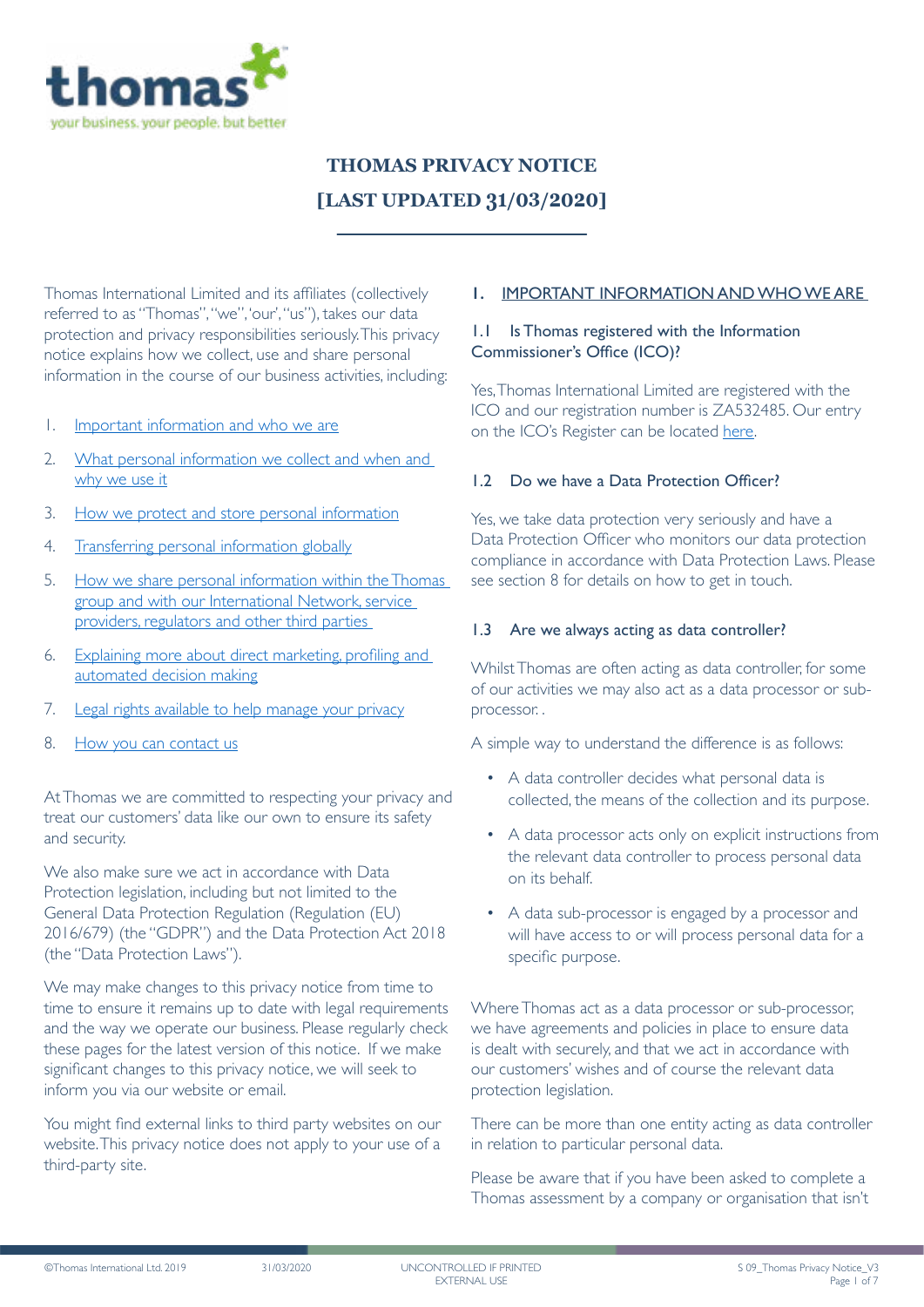

Thomas (normally your employer, potential employer or educational establishment), it is likely that such company or organisation will also be acting as a data controller.

Examples of when Thomas are acting as data controller would include, but are not limited to:

- Processing of customer and prospective customer (prospect) personal data.
- Processing of personal data of employees and exemployees.
- Processing of personal data in the course of recruiting new Thomas employees.
- Processing of candidate personal data for research purposes.
- Processing of candidate personal data to create an anonymised form of the personal data.
- Processing the personal data of users of the website in the context of that use.
- Providing the "Your Personal Profile" assessment service.

# <span id="page-1-0"></span>**2.** WHAT PERSONAL INFORMATION WE COLLECT AND WHEN AND WHY WE USE IT

## 2.1 When do we collect information?

We collect information about you if you:

- register with or use our website or online services;
- purchase one of our services; or
- work with us as a business partner.

# 2.2 What personal data do we collect directly from you when you visit our website?

When requesting information about our services you may use a contact form where you are asked to enter your name, email address, postcode, phone number or other details to help your customer experience, or to provide you with documentation, such as whitepapers.

# 2.3 What personal data do we indirectly collect from you when you visit our website?

## We may:

- collect information about how you use our website to keep improving the way it works;
- collect statistics on how many people are visiting our website, where they come from, when they visit, how long they stay and what pages they look at. This will include information about the originating IP addresses (which may infer your geographic location, but not your identity), internet service providers, the files viewed on our site and timestamps;
- look at the browser, operating systems and devices you use to make sure you get a good online experience regardless of how you access our website;
- use cookies on our website (full details can be found on our [cookies page\)](https://www.Thomas.co/cookie-notice).

Thomas also use a number of services provided by HubSpot [\(https://www.hubspot.com/\)](https://www.hubspot.com/) which make use of cookies for the provision of their services. Whilst these cookies are typically used to manage performance of the HubSpot services Thomas use and don't include any personal information, it is possible that visits to our website, where we have your contact details, in the HubSpot CRM can be associated to you and therefore linked within our CRM record against your contact record. Details of the cookies used by HubSpot and how they are used can be found on our [cookies page.](https://www.thomasinternational.net/en-gb/cookies-notice/)

As prospective customers and existing customers can be based anywhere in the world, we may send enquiries to a member of our International Network based in the user's own country or area.

# 2.4 If I take a Thomas assessment how is my personal data collected and used?

The company that has requested you take an online assessment is the initial data controller and Thomas will be acting as a second data controller once you are invited to take an assessment by our systems. Should you have any concerns about the data you are being asked to provide or the process, you should contact the initial data controller in the first instance.

We also offer an assessment service directly to candidates which is called "Your Personal Profile", and which can be taken directly and paid for online. The process is slightly different as there is no third party involved. A "Your Personal Profile" report will be provided directly to the applicant after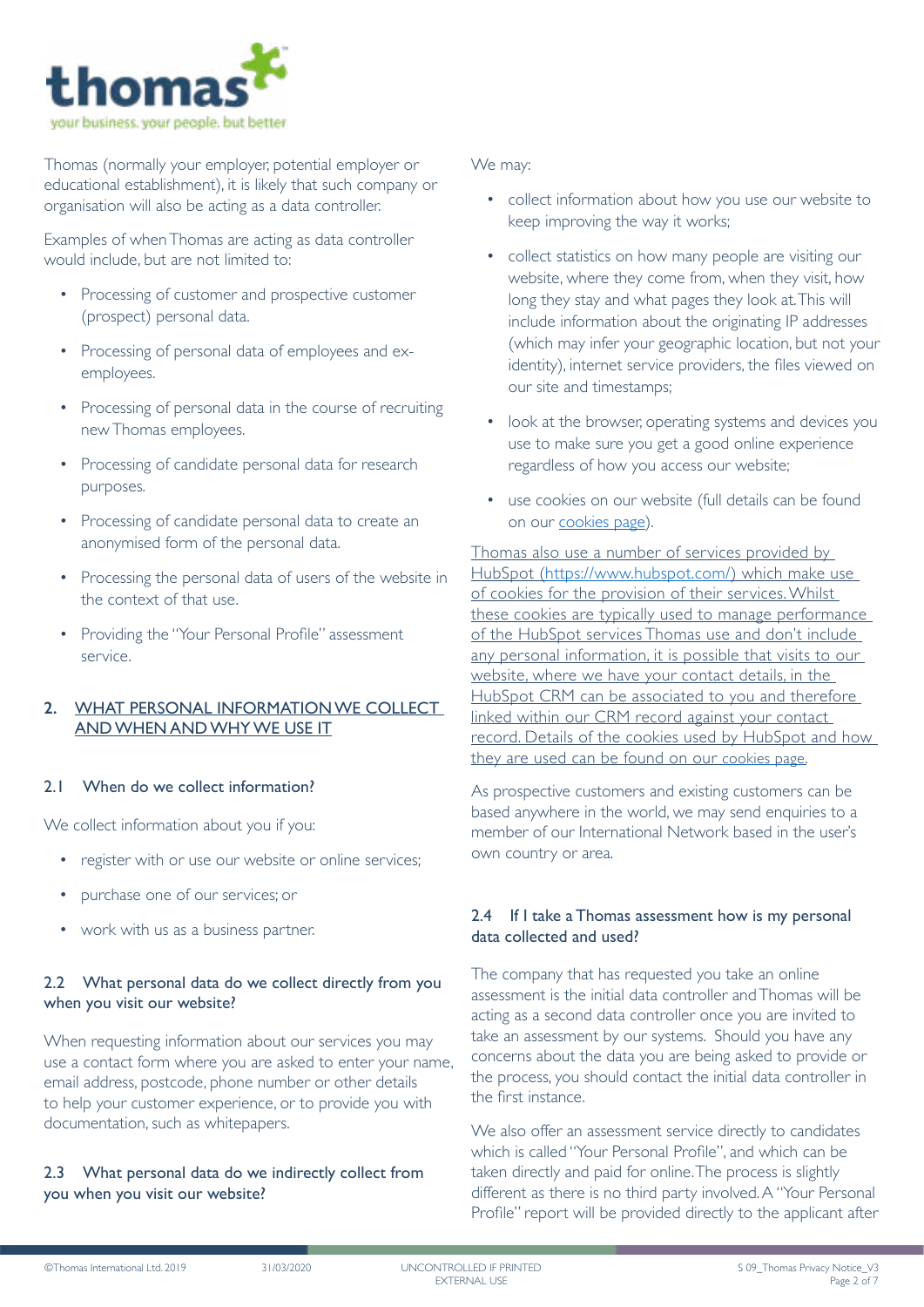

paying for and completing an assessment. In this case we are the initial data controller.

## 2.5 Do we use personal data in our research?

We are committed to continually improving our assessments. To do so, we ask candidates to provide us with additional information such as age range, educational attainment, ethnicity and similar matters. Provision of this information is voluntary and not required to complete an assessment.

When we process any of this personal data for research we do so as a data controller.

Any personal information provided to us for research will be used for research purposes only and will not be disclosed to any third party. Both during and after your personal information is assessed by our psychologists, we will store it securely and in the strictest confidence. Should we share our results with third parties, only anonymised and aggregated results from which no individual can be identified will be shared.

#### 2.6 In the event we are a data controller: What lawful basis do we have for using your personal data?

We will only collect, use and share your personal information where we are satisfied that we have an appropriate legal basis to do this. Based on the variety of services we provide, we may rely on one of the following legal bases when processing your data;

- you have provided your consent to us using your personal information;
- our use of your personal information is in our legitimate interest as a commercial organisation – in these cases we will look after your information at all times in a way that is proportionate and respects your privacy rights. You will also have a right to object to processing as explained in section 7;
- our use of your personal information is necessary to perform a contract or take steps to enter into a contract with you; and/or
- our use of your personal data is necessary to comply with a relevant legal or regulatory obligation.

#### <span id="page-2-0"></span>**3. HOW WE PROTECT AND STORE PERSONAL INFORMATION**

3.1 How we ensure the security of our systems and protect your data

We have implemented and maintain appropriate technical and organisational measures, policies and procedures designed to reduce the risk of accidental destruction or loss, or the unauthorised disclosure or access to such information appropriate to the nature of the information concerned. Measures we take include:

- housing all servers used for assessments in highly secure environments;
- managing our IT environment to retain control of the systems that underpin the assessments we provide and the data they hold;
- regularly testing the security of our networks and having external experts to help us with this;
- restricting access to personal data only to people who have a legitimate reason for accessing it; and
- having in place access control systems in all our UK offices and ensuring all staff members and service providers of Thomas receive regular training on data protection and IT security.

As the security of information depends in part on the security of the computer you use to communicate with us and the security you use to protect user IDs and passwords, we ask that you please take appropriate measures to protect this information.

## 3.2 What organisational measures do we take to protect data?

In addition to the technical measures taken, Thomas ensures that organisational measures are taken equally as seriously to ensure data is suitably protected.

At Thomas we:

- ensure all employees are aware of data protection matters, updated on emerging security risks (e.g. spear phishing, malware) and undertake data protection training which is reviewed annually;
- carry our pre-employment checks on all employees;
- have a Data Protection Officer who is our champion for data protection and can be contacted directly with any queries our clients or candidates may have about their data and how we protect it;
- have access control systems in place at all offices to ensure only authorised individuals can access our premises;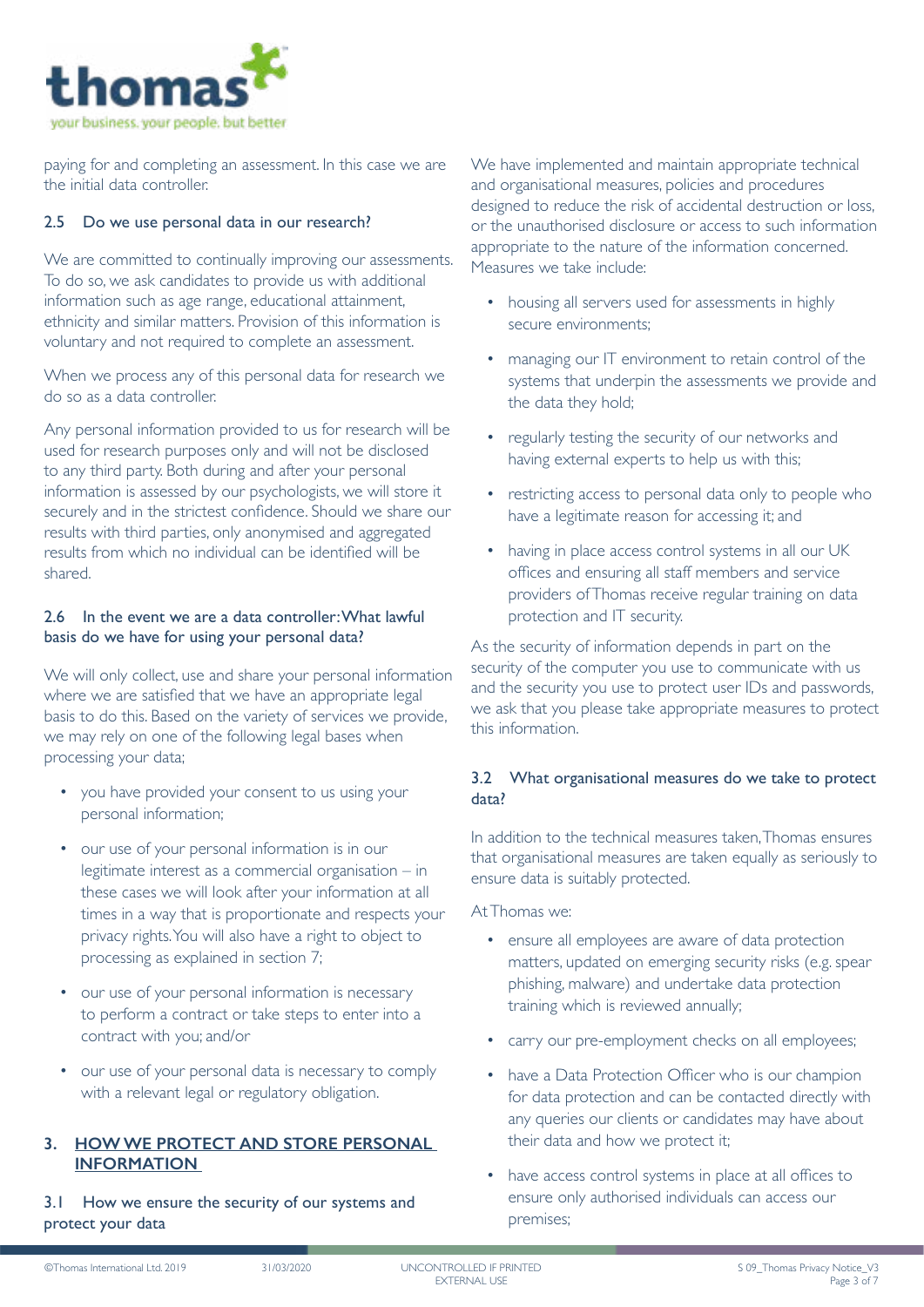

- ensure that access to our systems are designed, controlled and monitored to restrict access by users to the data, ensuring further protection of the data we hold; and
- have appropriate policies and procedures in place to support our technical measures.

## 3.3 How and where your data is stored

Thomas ensure the security of customers', clients' and their candidates' data at all times and this forms a part of everything we do.

Our main servers, that provide our assessments, are housed in the highest rated datacentres which tightly control access to the physical environment and provide exceptional system availability.

We ensure that all personal data that people provide as part of the assessment process is given the protection it deserves and either stays in the EEA, is protected by the laws of a non-EEA country with equivalent data protection laws, or that we have appropriate contractual safeguards in place.

#### 3.4 How long we keep personal data

Thomas will only keep personal data as long as is reasonably necessary for the purposes for which it was collected, as explained in this notice. When deciding how long we keep personal data we take into account any minimum retention requirements set out in law however, unless otherwise required by law or regulation, this will typically be twelve (12) months following the end of the relevant service. These retention periods will predominantly relate to our activities as a data controller rather than our activities as a processor or sub-processor.

If you have been asked to take a Thomas assessment, your employer, or potential employer, is acting as the initial data controller. In this case the initial data controller will decide how long personal data should be retained and are able to manage the retention and deletion process within our systems accordingly.

For our clients using the Thomas Bureau service (where we provide a managed service for sending out assessment links), our client remains the initial data controller and therefore we will delete data upon the explicit instructions of our client. However, within our retention policy and agreements with our clients it has been agreed that we may delete any remaining personal data relating to assessments 12 months following the end of the service (for both Thomas Platform

#### and Thomas Bureau clients).

If you are taking an assessment directly with Thomas, via our "Your Personal Profile" assessment service, we will be acting as the initial data controller.

When acting as data controller and in specific circumstances, we may store your personal information for longer periods of time than as set out in this privacy notice. This is so we have an accurate record of your dealing with us in the event of any complaints or challenges, or if we reasonably believe there is a prospect of litigation relating to your personal information or dealings with us.

## <span id="page-3-0"></span>**4. TRANSFERRING PERSONAL INFORMATION GLOBALLY**

Thomas operates on a global basis. Accordingly, in certain circumstances, Thomas may process, transfer and/or store personal data outside of the EEA that are subject to different standards of data protection. An example of such processing would be the use of systems such as Salesforce, which Thomas use (as a data controller) to manage our customer interactions, customer orders and holds details of potential and current customers and leads.

Thomas will take appropriate steps to ensure that transfers of personal information are in accordance with applicable law and carefully managed to protect your privacy rights and interests and transfers are limited to countries which are recognised as providing an adequate level of legal protection, or where we can be satisfied that alternative arrangements are in place to protect your privacy rights. In this respect:

- where necessary we will ensure transfers within Thomas will be covered by an agreement entered into by members of Thomas which contractually obliges each member to ensure that personal information receives an adequate and consistent level of protection wherever it is transferred within Thomas;
- where we transfer your personal information outside Thomas or to third parties who help provide our products and services, we obtain contractual commitments from them to protect your personal information; and/or
- where we receive requests for information from law enforcement or regulators, we carefully validate these requests before any personal information is disclosed.

You have a right to [contact us](mailto:gdpr@thomas.co.uk?subject=Privacy Notice Email) for more information about the safeguards we have put in place (including a copy of relevant contractual commitments) to ensure the adequate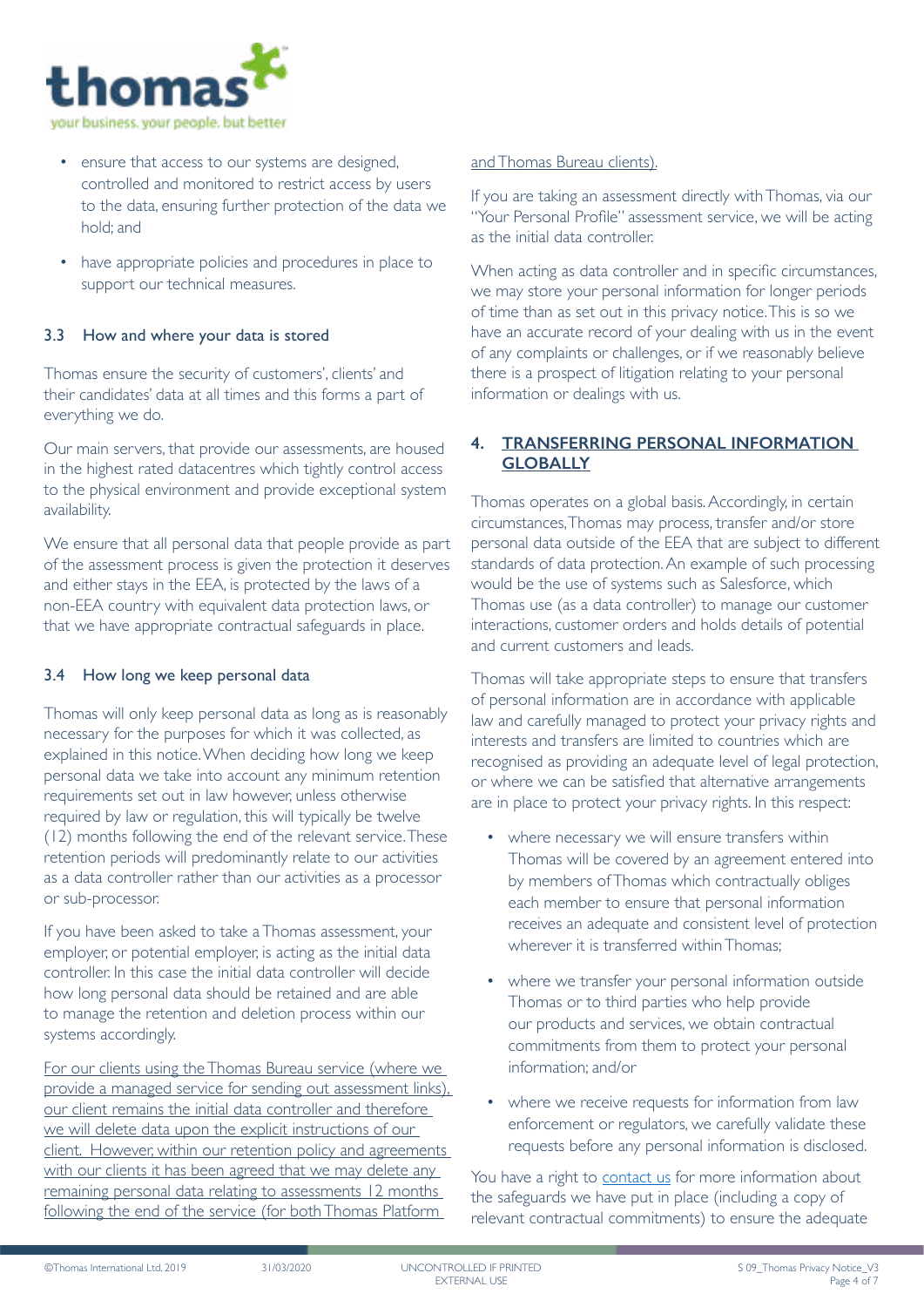

protection of your personal information when this is transferred as mentioned above.

## <span id="page-4-0"></span>**5. HOW WE MAY SHARE PERSONAL INFORMATION WITHIN THE THOMAS GROUP AND WITH OUR INTERNATIONAL NETWORK, SERVICE PROVIDERS, REGULATORS AND OTHER THIRD PARTIES**

## 5.1 Do we engage with any processors or subprocessors?

We may need to share your information within the Thomas group where such disclosure is necessary to provide you with our services or to manage our business. As at the date of this notice, Thomas International UK Limited has two permitted (sub)processors within the Thomas group of companies who work to provide our assessments and services:

- Thomas International UK Ltd (Company registration number 02518079)
- Thomas Technologies Ltd (Company registration number 07726868)

We also work with third-parties who help manage our business and deliver additional solutions used by some of our customers. These third parties have agreed to confidentiality restrictions and use any personal information we share with them or which they collect on our behalf solely for the purpose of providing the contracted services to us. As at the date of this notice, we use the following third-party processors:

- Cloud Service Provider MS Azure [\(https://azure.](https://azure.microsoft.com/en-gb/) [microsoft.com/en-gb/](https://azure.microsoft.com/en-gb/))
- Online training CDSM (<https://www.cdsm.co.uk/>)

We will ensure that the above list is regularly updated to reflect the (sub)processors used by Thomas to provide our assessments and services to our customers.

Thomas always ensure that any further processing is only undertaken when required and, in such instances, only undertaken by suitable companies and measures are in place to protect personal data being processed.

Thomas ensure sufficient checks are made to ensure the security of processing and this is governed by a suitable contract.

# 5.2 Do we share your information with anyone else?

We may also share your information in the manner and for the purposes described below:

- With our regulators, to comply with all applicable laws, regulations and rules, and requests of law enforcement, regulatory and other governmental agencies.
- We may share in aggregate, statistical form, nonpersonal information regarding the visitors to our website, traffic patterns, website usage, and the results of our research and development activities with our International Network, clients, affiliates or advertisers.
- If, in the future, we sell or transfer some or all of our business or assets to a third party, we may disclose information to a potential or actual third-party purchaser of our business or assets.

# <span id="page-4-1"></span>**6. EXPLAINING MORE ABOUT DIRECT MARKETING, PROFILING, AND AUTOMATED DECISION MAKING**

## 6.1 Are the assessments provided by us considered "Automated Individual Decision Making, including Profiling" as defined in the GDPR?

No, none of the assessments Thomas provide should ever be used in isolation in the recruitment or personnel development process. Thomas assessments are provided to its customers as part of their wider decision-making process alongside all of the other information that the customer has collected.

# 6.2 Will we directly market to you?

We may use personal information to let you know about our products and services that we believe will be of interest to you. We may contact you by email, post, or telephone or through other communication channels that we think you may find helpful. In all cases, we will respect your preferences for how you would like us to manage marketing activity with you.

To protect privacy rights and to ensure you have control over how we manage marketing with you:

• we will take steps to limit direct marketing to a reasonable and proportionate level and only send you communications which we believe may be of interest or relevance to you;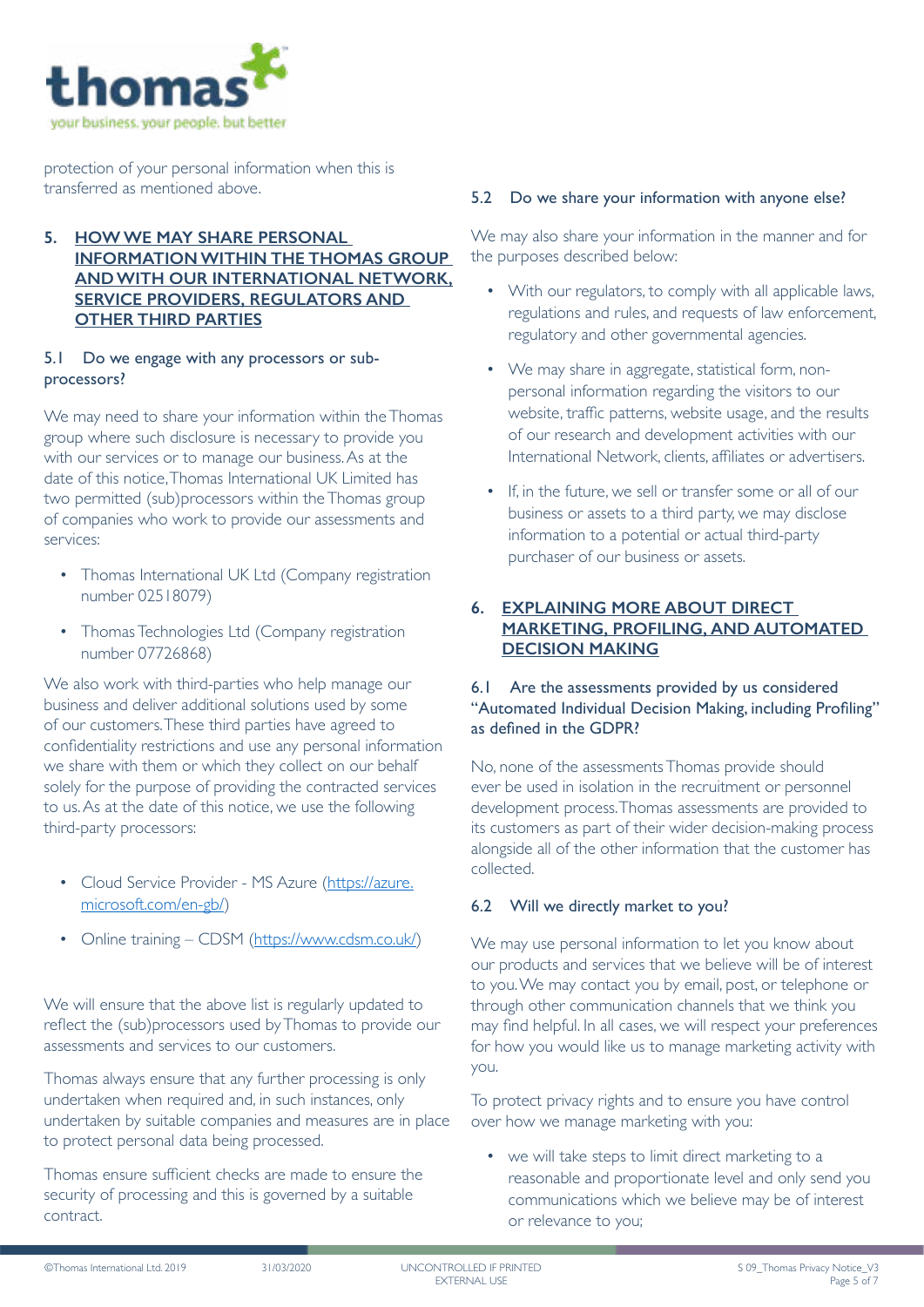

- you can ask us to stop direct marketing at any time - you can ask us to stop sending email marketing, by following the 'unsubscribe' link you will find on all the email marketing messages we send you. Alternatively, you can contact us at gdpr@thomas.co.uk. Please specify whether you would like us to stop all forms of marketing or just a particular type (e.g. email); and
- you can change the way your browser manages cookies, which may be used to deliver online advertising, by following the settings on your browser.

We recommend you routinely review the privacy notices and preference settings that are available to you on any social media platforms as well as your preferences within your Thomas account.

## <span id="page-5-0"></span>**7. LEGAL RIGHTS AVAILABLE TO HELP MANAGE YOUR PRIVACY**

## 7.1 Your legal rights

Subject to certain exemptions, and in some cases dependent upon the processing activity we are undertaking, you have certain rights in relation to your personal information.

You have the right to contact the data controller using the details set out in section 8 below (whether this is Thomas or another company):

- To request access to the personal data held about you, without charge (certain exceptions apply).
- To request correction of your personal data if it is incorrect or out of date. If the data held about you is out of date, incomplete or incorrect you can inform the data controller, and your data will be updated.
- To request to withdraw consent for processing your data if that processing relies on consent.
- To request that your data is deleted. If you feel the data controller should no longer be using your data, you can request that the data controller erases the data that it holds. Upon receiving a request for erasure, the data controller will confirm whether it has been deleted or the reason why it cannot be deleted.
- To object to processing of your data. You may request that the data controller stops processing information about you. Upon receiving your request, the data controller will contact you and let you know if it is able to comply, or if there are legitimate grounds to

continue processing your data. Even after you exercise your right to object, the data controller may continue to hold your data to comply with your other rights or bring or defend legal claims.

- To request that your data is transferred to another data controller if the data is processed by automated means (i.e. excluding paper files).
- The right to request restriction of processing of your personal data. This enables you to ask the data controller to suspend the processing of your personal data: (a) if you want the data controller to establish the data's accuracy; (b) if the data controller's use of the data is unlawful but you do not want them to erase it; (c) where you need the data controller to hold the data even if they no longer require it as you need it to establish, exercise or defend legal claims; or (d) you have objected to the data controller's use of your data but they need to verify whether they have overriding legitimate grounds to use it.

We may ask you for additional information to confirm your identity and for security purposes, before disclosing the personal information requested to you. We reserve the right to charge a fee where permitted by law, for instance if your request is manifestly unfounded or excessive.

You can exercise your rights by contacting us and, subject to legal and other permissible considerations, we will make every reasonable effort to honour your request as soon as possible or inform you if we require further information in order to fulfil your request.

We may not always be able to fully address your request, for example if it would impact the duty of confidentiality we owe to others, or if we are legally entitled to deal with the request in a different way.

# 7.2 Disclosure of your personal data

Under certain circumstances, Thomas may be required to disclose your personal data if required to do so by law, or in response to valid requests by law enforcement or other government agencies.

Thomas may disclose your personal data in the good faith belief that such action is necessary to:

- Comply with a legal obligation.
- Protect and defend the rights or property of Thomas.
- Prevent or investigate possible wrongdoing in